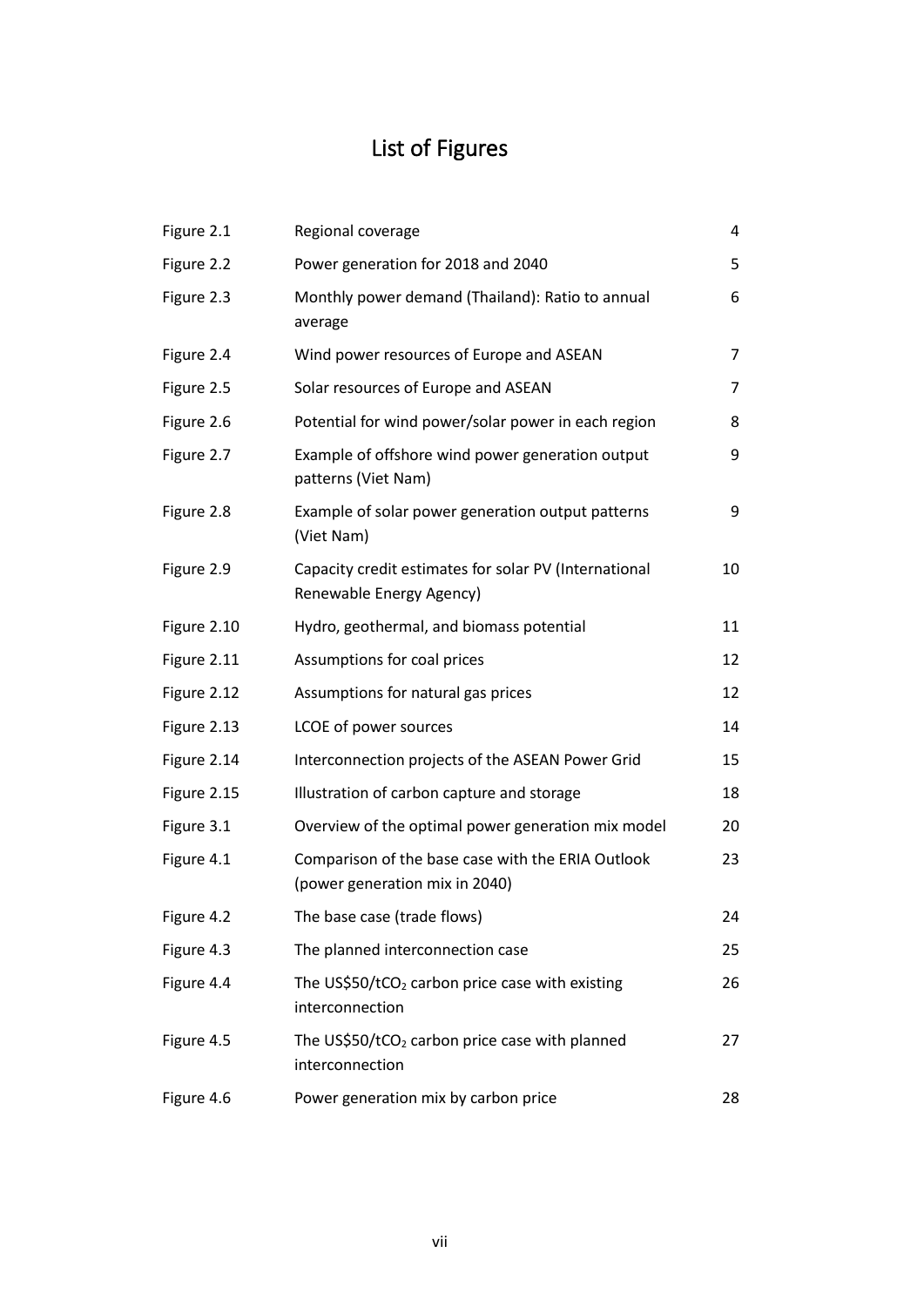| Figure 4.7  | Changes in the total annual system cost (eight areas in<br>total): Impact of carbon pricing                                          | 29 |
|-------------|--------------------------------------------------------------------------------------------------------------------------------------|----|
| Figure 4.8  | Changes in the total annual system cost (eight areas in<br>total): Capacity of interconnection lines and impact of<br>the fuel price | 30 |
| Figure 4.9  | Quantity of batteries introduced (eight areas in total)                                                                              | 31 |
| Figure 4.10 | Comparison of differences in results depending on the<br>presence of interconnection lines                                           | 32 |
| Figure 4.11 | Power generation mix with and without thermal<br>power lower limits                                                                  | 33 |
| Figure 4.12 | Trade flows with and without thermal power lower<br>limits                                                                           | 33 |
| Figure 4.13 | Power generation mix of the 2040 and 2050 solar PV<br>price cases                                                                    | 35 |
| Figure 4.14 | Power generation mix in the cases of the base prices<br>and the high fuel prices                                                     | 36 |
| Figure 4.15 | Trade flows in the cases of the base prices and high<br>fuel prices                                                                  | 37 |
| Figure 4.16 | Power generation mix (externality case)                                                                                              | 38 |
| Figure 4.17 | Differentiation index                                                                                                                | 39 |
| Figure 4.18 | Trade flows in the cases of uniform and differentiated<br>carbon prices                                                              | 40 |
| Figure 4.19 | Power generation mix for the cases with uniform and<br>differentiated carbon prices                                                  | 41 |
| Figure 4.20 | Power generation mix with carbon prices of<br>US\$0/tCO <sub>2</sub> and US\$50/tCO <sub>2</sub>                                     | 42 |
| Figure 4.21 | Change in total cost and CO <sub>2</sub> emissions                                                                                   | 43 |
| Figure 4.22 | Power generation mix and the total annual cost in<br>Cambodia                                                                        | 44 |
| Figure 4.23 | Power generation mix and the total annual cost in the<br>Lao PDR                                                                     | 45 |
| Figure 4.24 | Power generation mix and the total annual cost in<br>Myanmar                                                                         | 46 |
| Figure 4.25 | Power generation mix and the total annual cost in<br>Peninsular Malaysia                                                             | 47 |